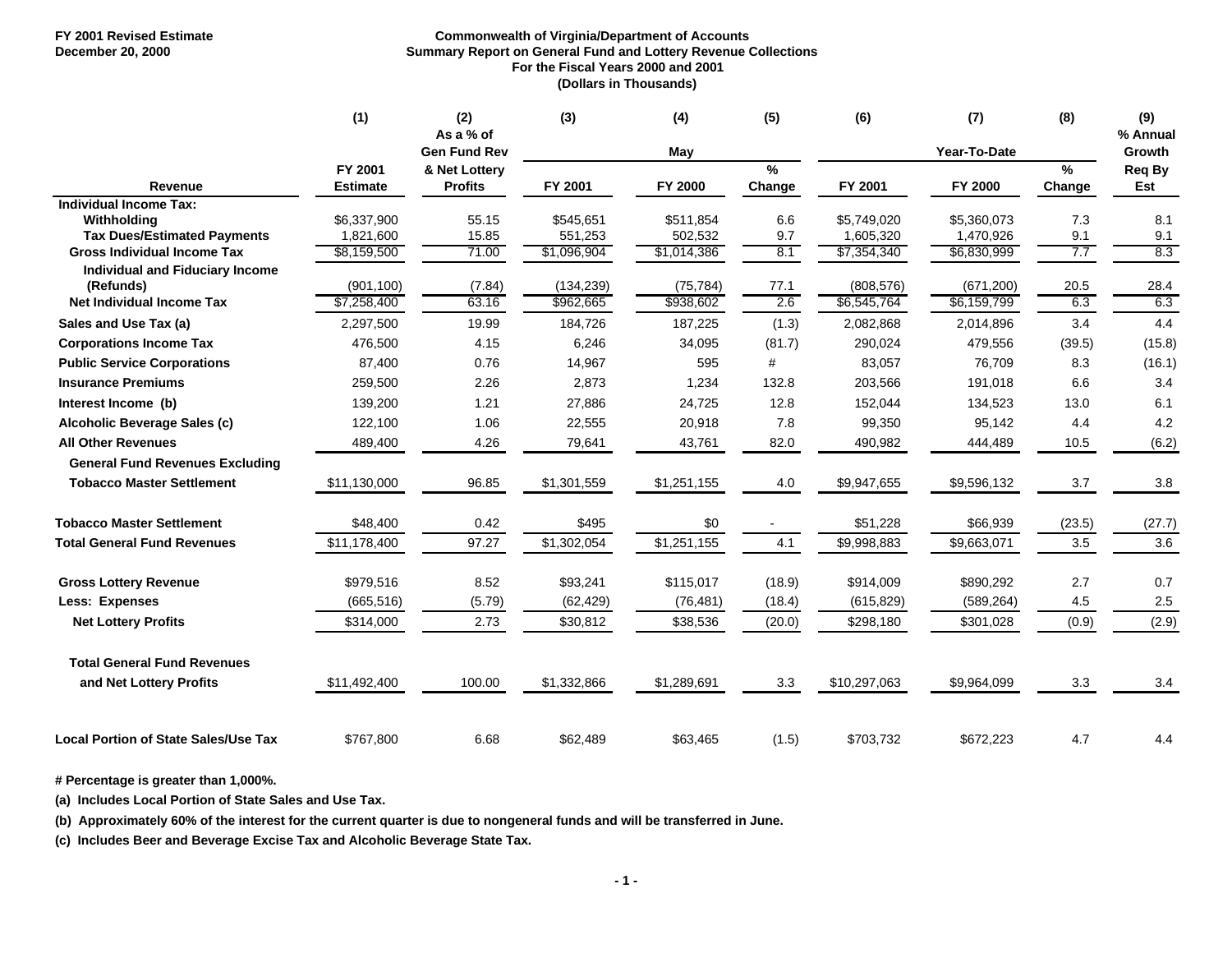**FY 2001 Revised Estimate Commonwealth of Virginia/Department of Accounts**

**December 20, 2000 19. In the contract of Revenue Collections and Estimates Collections and Estimates** 

 **For the Fiscal Years 2000 and 2001**

|                                                           |                 |                     |             | (Dollars in Thousands) |         |             |                     |                  |                  |
|-----------------------------------------------------------|-----------------|---------------------|-------------|------------------------|---------|-------------|---------------------|------------------|------------------|
|                                                           | (1)             | (2)<br>As a %       | (3)         | (4)<br>May             | (5)     | (6)         | (7)<br>Year-To-Date | (8)              | (9)<br>% Annual  |
|                                                           | FY 2001         | of Total            |             |                        | $\%$    |             |                     | $\frac{9}{6}$    | Growth           |
| Revenue                                                   | <b>Estimate</b> | <b>Gen Fund Rev</b> | FY 2001     | FY 2000                | Change  | FY 2001     | FY 2000             | Change           | Req By Est       |
| Taxes:                                                    |                 |                     |             |                        |         |             |                     |                  |                  |
| Individual Income Tax - Withholding                       | \$6,337,900     | 56.70               | \$545,651   | \$511,854              | 6.6     | \$5,749,020 | \$5,360,073         | 7.3              | 8.1              |
| <b>Tax Dues/Estimated Payments</b>                        | 1,821,600       | 16.29               | 551,253     | 502,532                | 9.7     | 1,605,320   | 1,470,926           | 9.1              | 9.1              |
| <b>Gross Individual Income Tax</b>                        | \$8,159,500     | 72.99               | \$1,096,904 | \$1,014,386            | 8.1     | \$7,354,340 | \$6,830,999         | 7.7              | 8.3              |
| Individ and Fiduc Income (Refunds)                        | (901, 100)      | (8.06)              | (134, 239)  | (75, 784)              | 77.1    | (808, 576)  | (671, 200)          | 20.5             | 28.4             |
| Net Individual Income Tax                                 | \$7,258,400     | 64.93               | \$962,665   | \$938,602              | 2.6     | \$6,545,764 | \$6,159,799         | 6.3              | 6.3              |
| <b>Sales and Use Tax</b>                                  | 2,297,500       | 20.55               | 184,726     | 187,225                | (1.3)   | 2,082,868   | 2,014,896           | 3.4              | 4.4              |
| <b>Corporations Income</b>                                | 476,500         | 4.26                | 6,246       | 34,095                 | (81.7)  | 290,024     | 479,556             | (39.5)           | (15.8)           |
| <b>Public Service Corporations</b>                        | 87,400          | 0.78                | 14,967      | 595                    | #       | 83,057      | 76,709              | 8.3              | (16.1)           |
| <b>Insurance Premiums</b>                                 | 259,500         | 2.32                | 2,873       | 1,234                  | 132.8   | 203,566     | 191,018             | 6.6              | 3.4              |
| <b>Alcoholic Beverage Excise</b>                          | 81,900          | 0.73                | 19,257      | 17,912                 | 7.5     | 63,142      | 59,189              | 6.7              | 6.0              |
| <b>Beer and Beverage Excise</b>                           | 40,200          | 0.36                | 3,298       | 3,006                  | 9.7     | 36,208      | 35,953              | 0.7              | 0.7              |
| Wills, Suits, Deeds, Contracts                            | 137,900         | 1.24                | 16,634      | 14,354                 | 15.9    | 148,856     | 128,702             | 15.7             | (5.7)            |
| Inheritance, Gift, and Estate                             | 125,000         | 1.12                | 14,090      | 10,256                 | 37.4    | 118,748     | 135,174             | (12.2)           | (16.7)           |
| <b>Tobacco Products</b>                                   | 14,100          | 0.13                | 1,201       | 1,357                  | (11.5)  | 13,703      | 13,779              | (0.6)            | (7.3)            |
| <b>Bank Franchise</b>                                     | 3,000           | 0.03                | 299         | 2,368                  | (87.4)  | (4,699)     | 3,893               | (220.7)          | (75.6)           |
| <b>Other Taxes</b>                                        | (4,900)         | (0.04)              | (174)       | 509                    | (134.2) | (3, 183)    | (2, 262)            | (40.7)           | (95.3)           |
| <b>Total Taxes</b>                                        | \$10,776,500    | 96.41               | \$1,226,082 | \$1,211,513            | 1.2     | \$9,578,054 | \$9,296,406         | 3.0              | 3.7              |
| <b>Rights and Privileges:</b>                             |                 |                     |             |                        |         |             |                     |                  |                  |
| <b>Licenses and Permits</b>                               | \$1,500         | 0.01                | \$147       | \$166                  | (11.4)  | \$1,381     | \$1,362             | 1.4              | (0.9)            |
| <b>Corp. Franchise and Charters</b>                       | 20,200          | 0.18                | 509         | 757                    | (32.8)  | 6,624       | 6,599               | 0.4              | (6.5)            |
| <b>Fees for Practice of Prof</b>                          | 1,000           | 0.01                | 558         | 549                    | 1.6     | 1,121       | 1,018               | 10.1             | (3.8)            |
| Fees for Misc. Privileges & Services                      | 9,900           | 0.09                | 819         | 601                    | 36.3    | 9,712       | 9,331               | 4.1              | (0.4)            |
| <b>Total Rights and Privileges</b>                        | \$32,600        | 0.29                | \$2,033     | \$2,073                | (1.9)   | \$18,838    | \$18,310            | 2.9              | (4.4)            |
| <b>Other Revenues:</b>                                    |                 |                     |             |                        |         |             |                     |                  |                  |
| <b>Sales of Property &amp; Commodities</b>                | \$100           | 0.00                | ( \$18)     | \$1                    | #       | \$65        | \$1,003             | (93.5)           | (91.3)           |
| <b>Assessmts &amp; Rcpts for Support of Special Svces</b> | 300             | 0.00                | 27          | 4                      | 575.0   | 328         | 84                  | 290.5            | 76.5             |
| <b>Institutional Revenue</b>                              | 8,600           | 0.08                | 819         | 613                    | 33.6    | 7,328       | 7,957               | (7.9)            | (5.9)            |
| Interest (a)                                              | 139,200         | 1.24                | 27,886      | 24,725                 | 12.8    | 152,044     | 134,523             | 13.0             | 6.1              |
| <b>Dividends and Rent</b>                                 | 300             | 0.00                | 35          | 22                     | 59.1    | 329         | 322                 | 2.2              | (16.4)           |
| <b>Fines, Forfeitures &amp; Fees</b>                      | 128,600         | 1.15                | 12,386      | 11,908                 | 4.0     | 121,174     | 114,436             | 5.9              | 1.0              |
| <b>Other Revenue</b>                                      | 46,700          | 0.42                | 32,620      | 1,265                  | #       | 71,284      | 24,823              | 187.2            | 58.2             |
| <b>Excess Fees</b>                                        | (11, 400)       | (0.10)              | (1, 115)    | (1,778)                | 37.3    | (9, 723)    | (10, 136)           | 4.1              | (4.2)            |
| <b>Private Donations, Gifts &amp; Cont.</b>               | $\Omega$        | 0.00                | (6)         | 1                      | (700.0) | (5)         | 5                   | (200.0)          | (100.0)          |
| <b>Cities, Counties, and Towns</b>                        | 8,500           | 0.08                | 810         | 808                    | 0.2     | 7,939       | 8,399               | (5.5)            | (9.3)            |
| <b>Total Other Revenues</b>                               | \$320,900       | 2.87                | \$73,444    | \$37,569               | 95.5    | \$350,763   | \$281,416           | 24.6             | 8.0              |
| <b>General Fund Revenues Excluding</b>                    |                 |                     |             |                        |         |             |                     |                  |                  |
| <b>Tobacco Master Settlement</b>                          | \$11,130,000    | 99.57               | \$1,301,559 | \$1,251,155            | 4.0     | \$9,947,655 | \$9,596,132         | 3.7              | 3.8              |
| <b>Tobacco Master Settlement</b>                          | \$48,400        | 0.43                | \$495       | \$0                    |         | \$51,228    | \$66,939            | (23.5)           | (27.7)           |
| <b>Total General Fund Revenues</b>                        | \$11,178,400    | 100.00              | \$1,302,054 | \$1,251,155            | 4.1     | \$9,998,883 | \$9,663,071         | $\overline{3.5}$ | $\overline{3.6}$ |
|                                                           |                 |                     |             |                        |         |             |                     |                  |                  |

**# Percentage is greater than 1,000%.**

**(a) Approximately 60% of the interest for the current quarter is due to nongeneral funds and will be transferred in June.**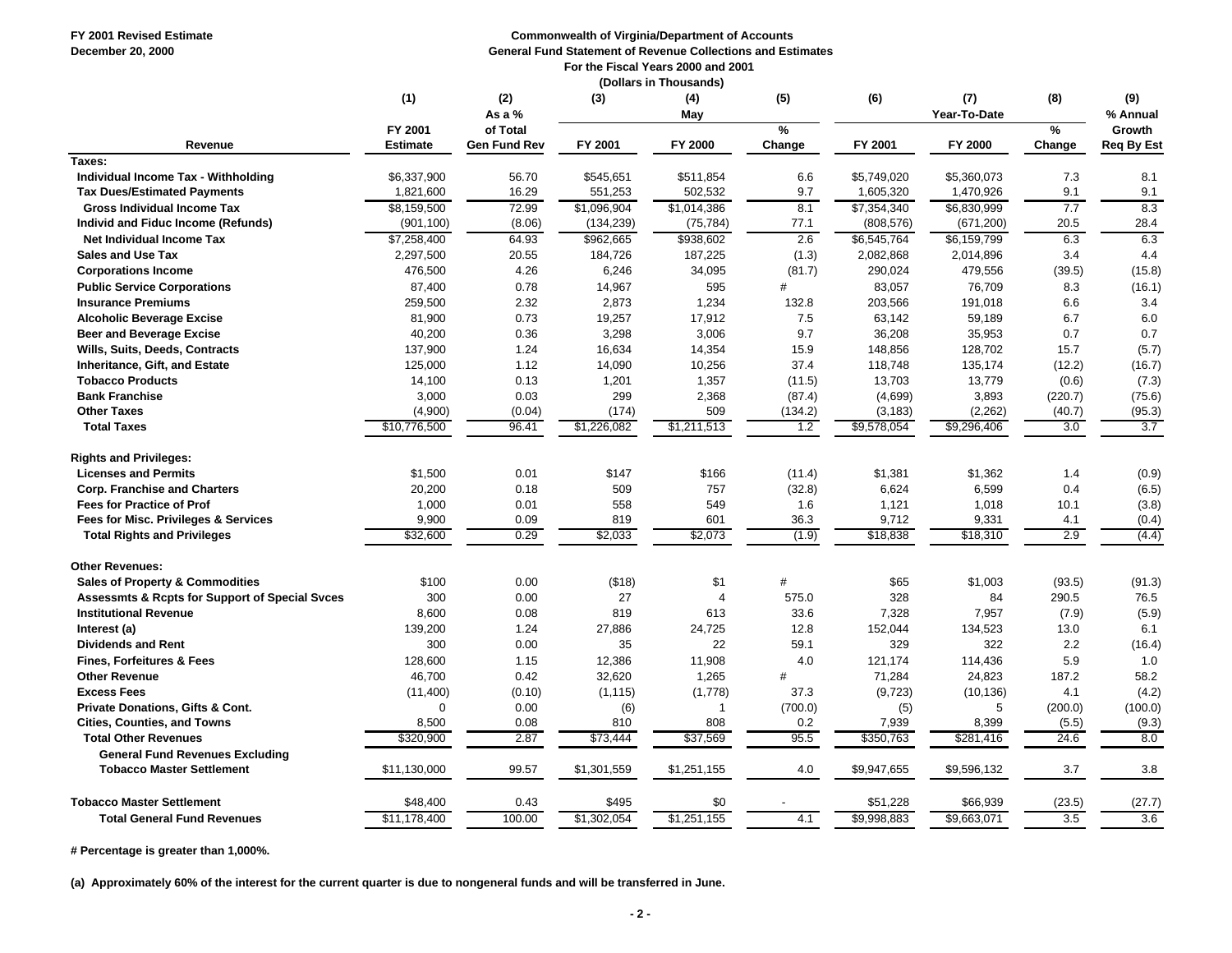### **Commonwealth of Virginia/Department of Lottery Summary Report on Lottery Collections For the Fiscal Years 2000 and 2001(Dollars in Thousands)**

|                              |                 |                | May      |        |                  | Year-To-Date |            | % Annual<br>Growth |
|------------------------------|-----------------|----------------|----------|--------|------------------|--------------|------------|--------------------|
|                              | FY 2001         |                |          | %      |                  |              | %          | Required           |
|                              | <b>Estimate</b> | <b>FY 2001</b> | FY 2000  | Change | FY 2001          | FY 2000      | Change (b) | <b>By Estimate</b> |
| <b>Lottery Collections</b>   |                 |                |          |        |                  |              |            |                    |
| Lotto Virginia (d)           | \$84,346        | \$7,358        | \$10,918 | (32.6) | \$71,755         | \$84,884     | (15.5)     | (6.9)              |
| Cash 5                       | 24,660          | 2,137          | 2,381    | (10.2) | 23,777           | 26,163       | (9.1)      | (13.1)             |
| Pick 4                       | 125,930         | 11,224         | 10,517   | 6.7    | 120,730          | 108,990      | 10.8       | 5.4                |
| Pick 3                       | 228,960         | 19,620         | 20,165   | (2.7)  | 211,650          | 215,971      | (2.0)      | (2.9)              |
| Multi-State (Big Game)       | 76,620          | 7,356          | 33,269   | (77.9) | 69,236           | 90,804       | (23.8)     | (20.7)             |
| Scratch                      | 439,000         | 45,546         | 37,767   | 20.6   | 416,861          | 363,480      | 14.7       | 9.1                |
| <b>Gross Lottery Revenue</b> | 979,516         | 93,241         | 115,017  | (18.9) | 914,009          | 890,292      | 2.7        | 0.7                |
| Expenses (c)                 | 665,516         | $62,429$ (a)   | 76,481   | (18.4) | $615,829$ (a)    | 589,264      | 4.5        | 2.5                |
| Net Lottery Ticket Profits   | \$314,000       | $$30,812$ (a)  | \$38,536 | (20.0) | \$298,180<br>(a) | \$301,028    | (0.9)      | (2.9)              |

(a) Current month includes operating expenses estimate (unaudited closing).

(b) The current year figures on this chart, including growth percentages, are not an indicator of the probable outcome for the fiscal year. Lottery revenues can have dramatic swings up and down month-to-month depending on the lotto jackpot, prize expense and game related administrative expenses.

(c) "Expenses" includes prizes to winners, compensation to retailers, instant ticket printing costs, and Lottery operating expenses.

(d) Includes Kicker. The Lottery stopped selling Kicker on September 16, 2000 concurrent with the introduction of Lotto Virginia.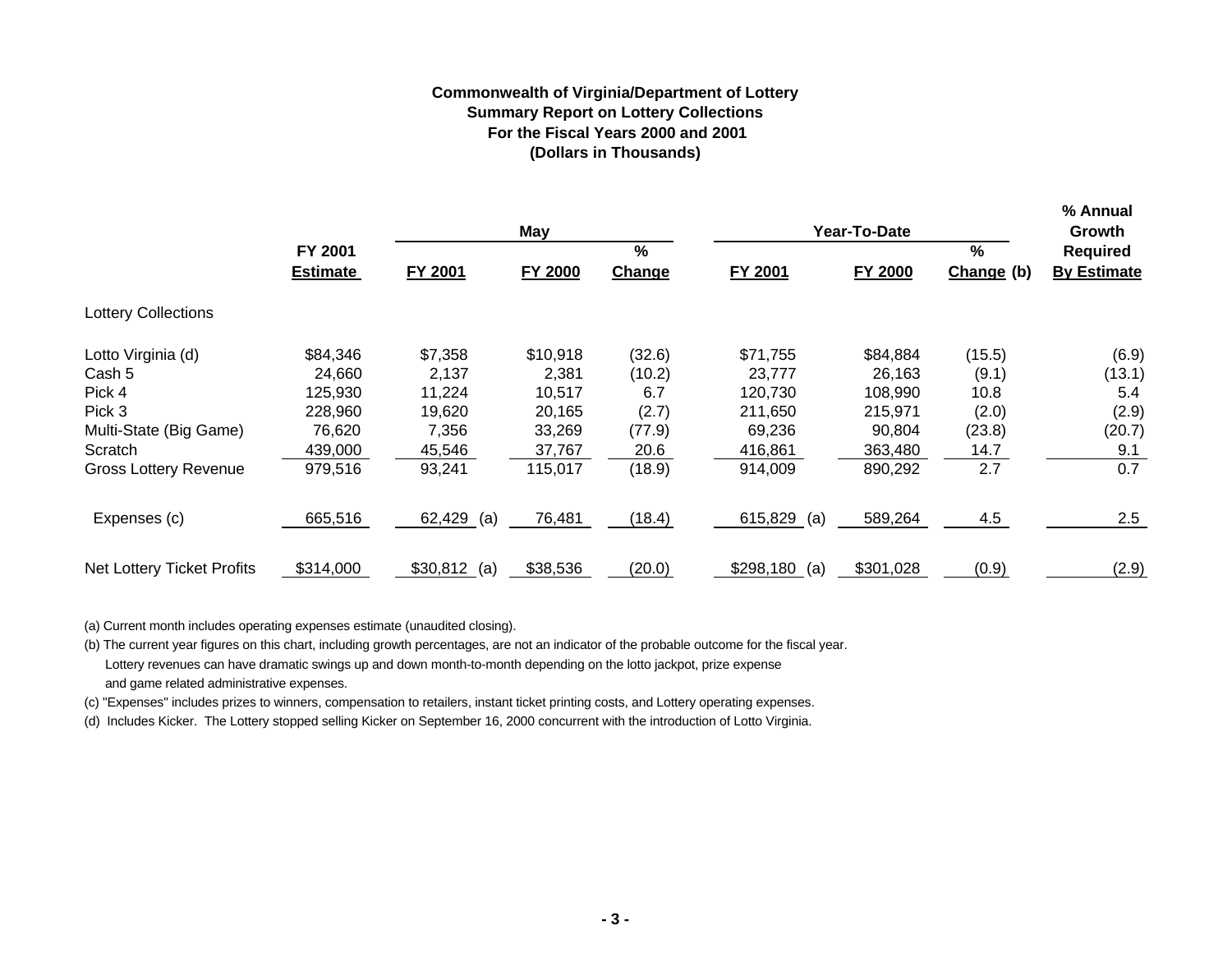### **Commonwealth of Virginia/Department of Accounts Highway Maintenance and Operating Fund and Transportation Trust Fund Revenues Summary Statement of Revenue Estimates & Collections For the Fiscal Years 2000 and 2001 (Dollars in Thousands)**

**% Annual**

|                                        |                 | As a %      | <b>May</b> |                |        | Year-To-Date |                |        | Growth             |
|----------------------------------------|-----------------|-------------|------------|----------------|--------|--------------|----------------|--------|--------------------|
|                                        | FY 2001         | of Total    |            |                | $\%$   |              |                | %      | <b>Required</b>    |
| <b>Revenue</b>                         | <b>Estimate</b> | <b>Fund</b> | FY 2001    | FY 2000        | Change | FY 2001      | <b>FY 2000</b> | Change | <b>By Estimate</b> |
| <b>Motor Fuel Taxes</b>                | \$768,665       | 27.77       | \$66,371   | \$72,995       | (9.1)  | \$670,253    | \$665,533      | 0.7    | (2.0)              |
| <b>Priority Transportation Fund</b>    | 35,232          | 1.27        | 1,667      | 0              |        | 6,667        | 0              |        |                    |
| <b>Motor Vehicle Sales and Use Tax</b> | 486,146         | 17.57       | 45,020     | 45,491         | (1.0)  | 453,835      | 450,556        | 0.7    | (2.4)              |
| <b>State Sales and Use Tax</b>         | 390,200         | 14.10       | 31,772     | 32,092         | (1.0)  | 355,270      | 340,710        | 4.3    | 4.8                |
| <b>Motor Vehicle License Fees</b>      | 141,989         | 5.12        | 14,182     | 13,952         | 1.6    | 132,602      | 129,833        | 2.1    | (1.9)              |
| <b>International Registration Plan</b> | 57,880          | 2.09        | 5,645      | 5,123          | 10.2   | 45,942       | 46,271         | (0.7)  | 5.6                |
| <b>Interest Earnings</b>               | 6,843           | 0.25        | 16         | $\overline{2}$ | 700.0  | 9,775        | 7,313          | 33.7   | (35.8)             |
| Misc. Taxes, Fees, and Revenues        | 13,317          | 0.48        | 1,419      | 1,334          | 6.4    | 17,688       | 15,681         | 12.8   | (24.5)             |
| <b>Total State Taxes and Fees</b>      | \$1,900,272     | 68.65       | \$166,092  | \$170,989      | (2.9)  | \$1,692,032  | \$1,655,897    | 2.2    | 0.9                |

**# Percentage is greater than 1,000%.**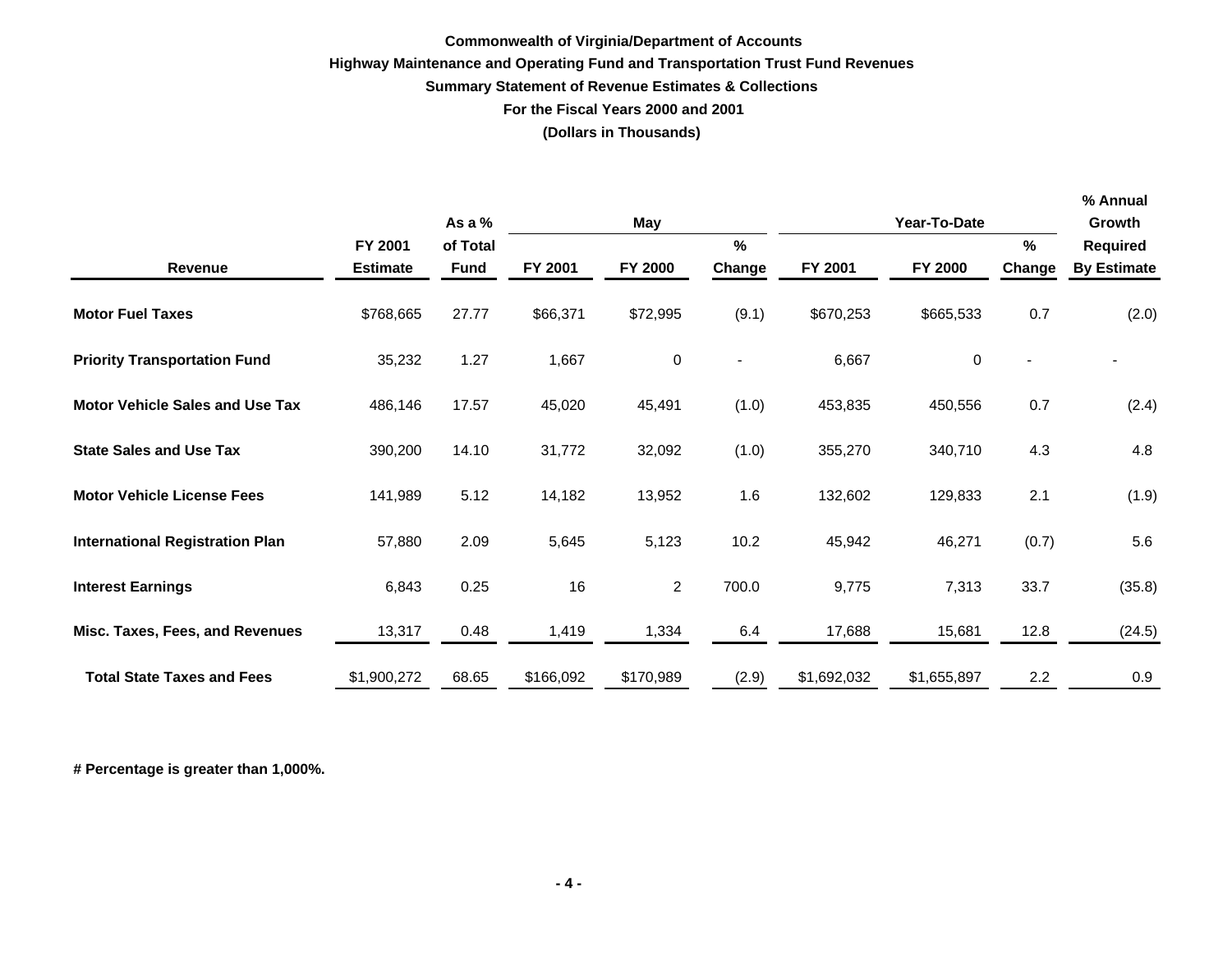### **Commonwealth of Virginia/Department of Accounts Highway Maintenance and Operating Fund and Transportation Trust Fund Revenues Statement of Revenue Estimates & Collections For the Fiscal Years 2000 and 2001 (Dollars in Thousands)**

|                                                                             |                            | As a $%$         |                 | May             |              |                   | Year-To-Date      |             | % Annual<br><b>Growth</b> |  |
|-----------------------------------------------------------------------------|----------------------------|------------------|-----------------|-----------------|--------------|-------------------|-------------------|-------------|---------------------------|--|
| Revenue                                                                     | FY 2001<br><b>Estimate</b> | of Total<br>Fund | FY 2001         | FY 2000         | %<br>Change  | FY 2001           | FY 2000           | %<br>Change | <b>Required</b><br>By Est |  |
| <b>HIGHWAY MAINTENANCE</b>                                                  |                            |                  |                 |                 |              |                   |                   |             |                           |  |
| <b>AND OPERATING FUND:</b>                                                  |                            |                  |                 |                 |              |                   |                   |             |                           |  |
| Motor Fuel Taxes (Includes Road Tax)                                        | \$664.096                  | 23.99            | \$57,007        | \$62,775        | (9.2)        | \$573.569         | \$572,932         | 0.1         | (1.8)                     |  |
| <b>Motor Vehicle Sales and Use Tax</b>                                      | 312.900                    | 11.31            | 28,441          | 29,328          | (3.0)        | 289.654           | 288,503           | 0.4         | (1.8)                     |  |
| <b>Motor Vehicle License Fees</b>                                           | 123,564                    | 4.46             | 12.282          | 12,105          | 1.5          | 115,162           | 113,026           | 1.9         | (2.0)                     |  |
| <b>International Registration Plan</b>                                      | 57,880                     | 2.09             | 5,645           | 5,123           | 10.2         | 45,942            | 46,271            | (0.7)       | 5.6                       |  |
| Misc. Taxes, Fees, and Revenues                                             | 13,317                     | 0.48             | 1,419           | 1,334           | 6.4          | 17,688            | 15,681            | 12.8        | (24.5)                    |  |
| <b>Total State Taxes and Fees</b>                                           | \$1,171,757                | 42.33            | \$104,794       | \$110,665       | (5.3)        | \$1,042,015       | \$1,036,413       | 0.5         | (1.8)                     |  |
| <b>Other Revenues:</b>                                                      |                            |                  |                 |                 |              |                   |                   |             |                           |  |
| <b>Federal Grants and Contracts</b>                                         | \$5,697                    | 0.20             | \$1,687         | \$1,212         | 39.2         | \$9,600           | \$8,038           | 19.4        | (36.6)                    |  |
| Transfer (to) / from Transportation                                         |                            |                  |                 |                 |              |                   |                   |             |                           |  |
| <b>Trust Fund</b>                                                           | (4,008)                    | (0.14)           | (1, 336)        | (319)           | (318.8)      | (38, 131)         | (957)             | #           | (214.6)                   |  |
| <b>Total Highway Maintenance and</b>                                        |                            |                  |                 |                 |              |                   |                   |             |                           |  |
| <b>Operating Fund</b>                                                       | \$1,173,446                | 42.39            | \$105,145       | \$111,558       | (5.7)        | \$1,013,484       | \$1,043,494       | (2.9)       | (2.3)                     |  |
| <b>TRANSPORTATION TRUST FUND:</b>                                           |                            |                  |                 |                 |              |                   |                   |             |                           |  |
| <b>Motor Fuel Taxes</b>                                                     |                            |                  |                 |                 |              |                   |                   |             |                           |  |
| (Includes Aviation & Road Taxes)                                            | \$104,569                  | 3.78             | \$9,364         | \$10,220        | (8.4)        | \$96,684          | \$92,601          | 4.4         | (3.6)                     |  |
| <b>Priority Transportation Fund</b>                                         | 35,232                     | 1.27             | 1,667           | $\Omega$        |              | 6,667             | $\mathbf 0$       |             |                           |  |
| <b>Motor Vehicle Sales and Use Tax</b>                                      |                            |                  |                 |                 |              |                   |                   |             |                           |  |
| (Includes Rental Tax)                                                       | 173,246                    | 6.26             | 16,579          | 16,163          | 2.6          | 164,181           | 162,053           | 1.3         | (3.5)                     |  |
| <b>State Sales and Use Tax</b><br><b>Motor Vehicle License Fees</b>         | 390,200<br>18,425          | 14.10<br>0.66    | 31,772<br>1,900 | 32,092<br>1,847 | (1.0)<br>2.9 | 355,270<br>17,440 | 340,710<br>16,807 | 4.3<br>3.8  | 4.8<br>(1.5)              |  |
|                                                                             | 6,843                      | 0.25             | 16              |                 | 700.0        | 9,775             |                   | 33.7        |                           |  |
| <b>Interest Earnings</b>                                                    |                            |                  |                 | $\overline{2}$  |              |                   | 7,313             |             | (35.8)                    |  |
| <b>Total State Taxes and Fees</b>                                           | $\frac{1}{2728,515}$       | 26.32            | \$61,298        | \$60,324        | 1.6          | \$650,017         | \$619,484         | 4.9         | 5.6                       |  |
| <b>Other Revenues:</b>                                                      |                            |                  |                 |                 |              |                   |                   |             |                           |  |
| <b>Federal Grants and Contracts</b>                                         | \$765,713                  | 27.66            | \$56,772        | \$40,779        | 39.2         | \$502,600         | \$446,097         | 12.7        | 51.7                      |  |
| <b>Receipts from Cities/Counties</b>                                        | 39,022                     | 1.41             | 1,198           | 15,052          | (92.0)       | 19,110            | 71,295            | (73.2)      | (13.3)                    |  |
| <b>Toll Revenues (Includes Route 28)</b>                                    | 57,389                     | 2.08             | 4,565           | 4,332           | 5.4          | 57,187            | 52,830            | 8.2         | (0.7)                     |  |
| <b>Miscellaneous Revenues</b>                                               | $\Omega$                   | 0.00             | 1,215           | 2,111           | (42.4)       | 15,493            | 8,043             | 92.6        | (100.0)                   |  |
| <b>Total Other Revenues</b>                                                 | \$862,124                  | 31.15            | \$63,750        | \$62,274        | 2.4          | \$594,390         | \$578,265         | 2.8         | 40.0                      |  |
| Transfer (to) / from Highway                                                |                            |                  |                 |                 |              |                   |                   |             |                           |  |
| <b>Maintenance and Operating Fund</b>                                       | \$4,008                    | 0.14             | \$1,336         | \$319           | 318.8        | \$38,131          | \$957             | #           | 214.6                     |  |
| <b>Total Transportation Trust Fund</b>                                      | \$1,594,647                | 57.61            | \$126,384       | \$122,917       | 2.8          | \$1,282,538       | \$1,198,706       | 7.0         | 22.0                      |  |
| <b>TOTAL HIGHWAY MAINTENANCE AND</b><br><b>OPERATING AND TRANSPORTATION</b> |                            |                  |                 |                 |              |                   |                   |             |                           |  |
| <b>TRUST FUND</b>                                                           | \$2,768,093                | 100.00           | \$231,529       | \$234,475       | (1.3)        | \$2,296,022       | \$2,242,200       | 2.4         | 10.4                      |  |
|                                                                             |                            |                  |                 |                 |              |                   |                   |             |                           |  |

**# Percentage is greater than 1,000%.**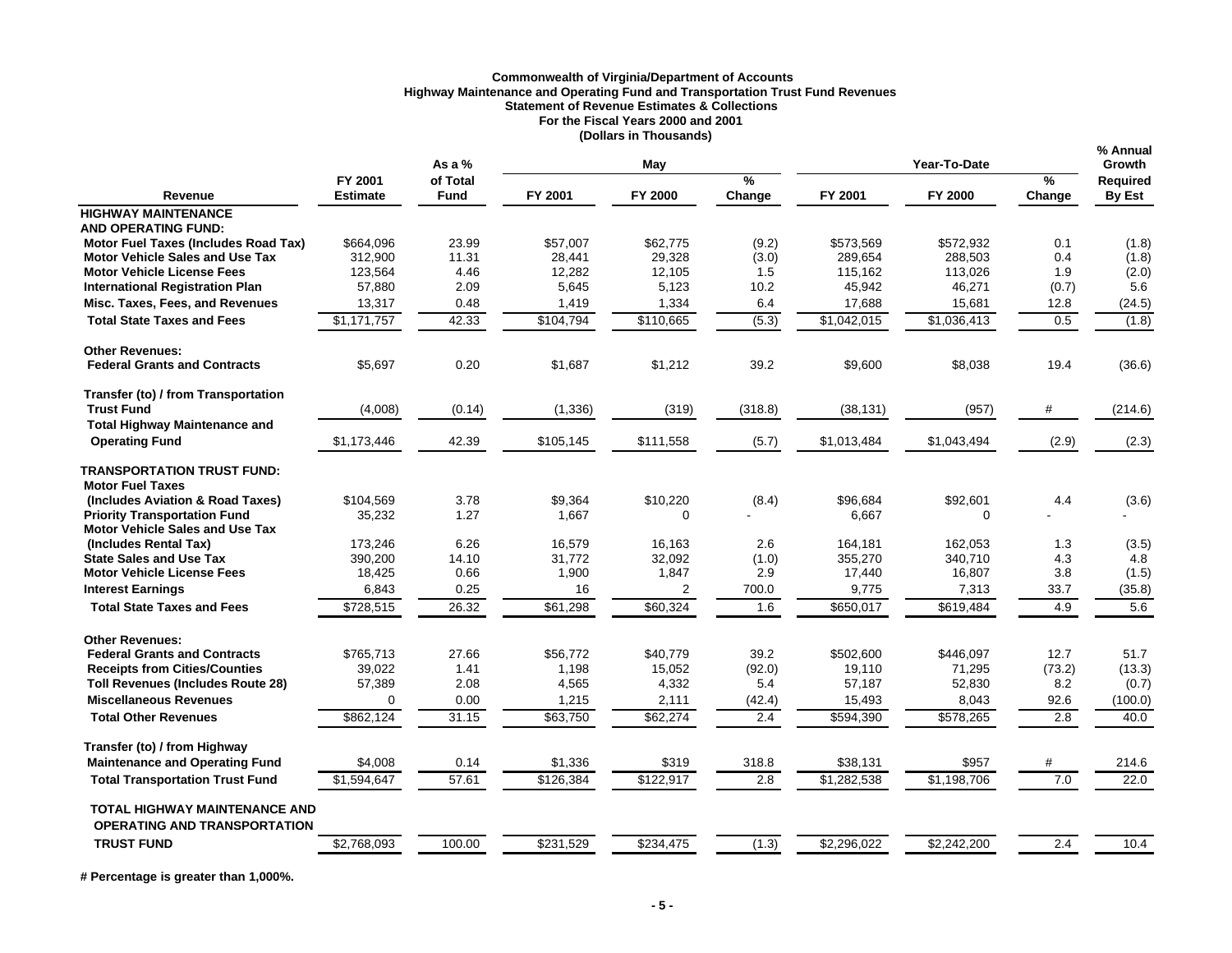

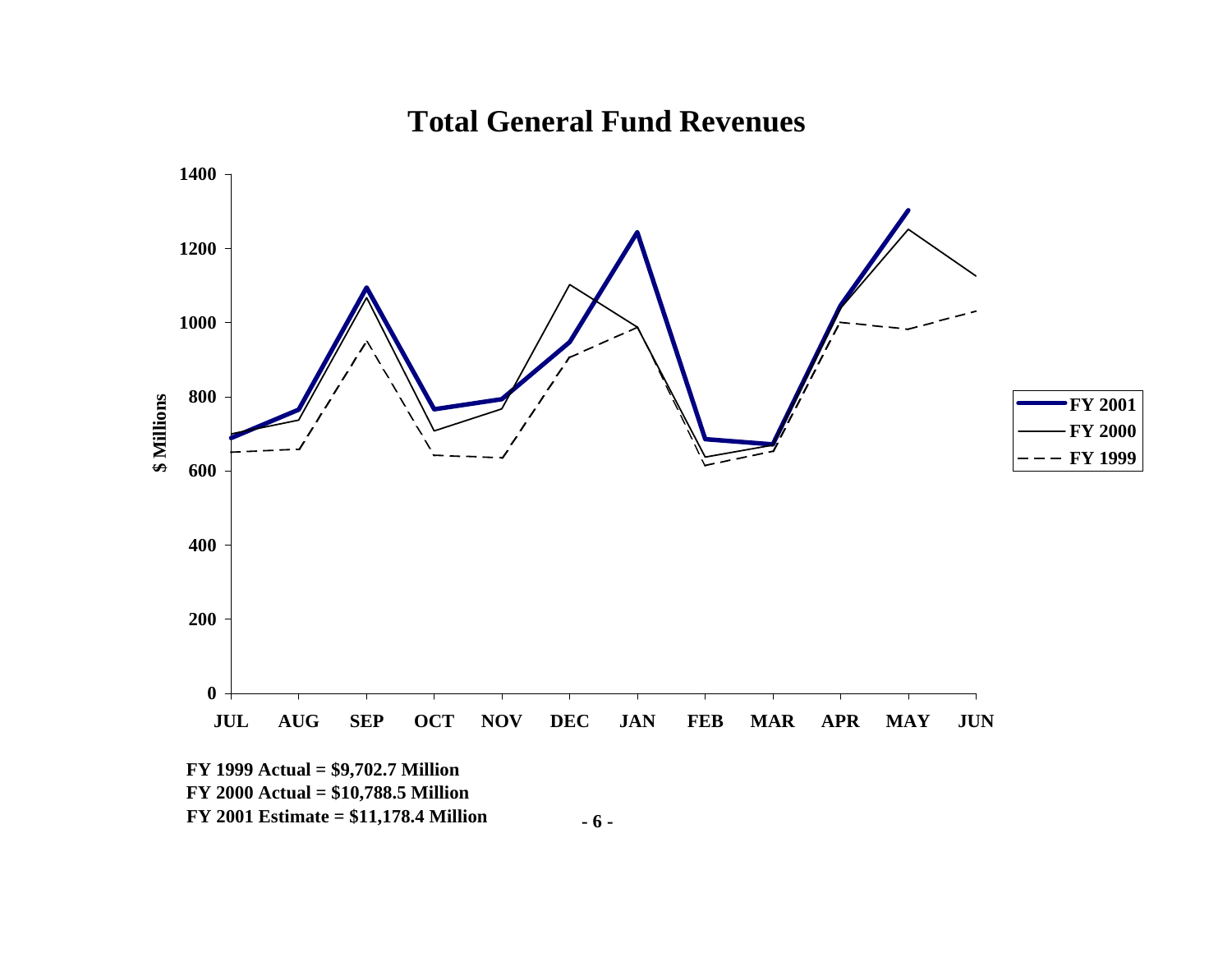# **Net Individual Income Tax**

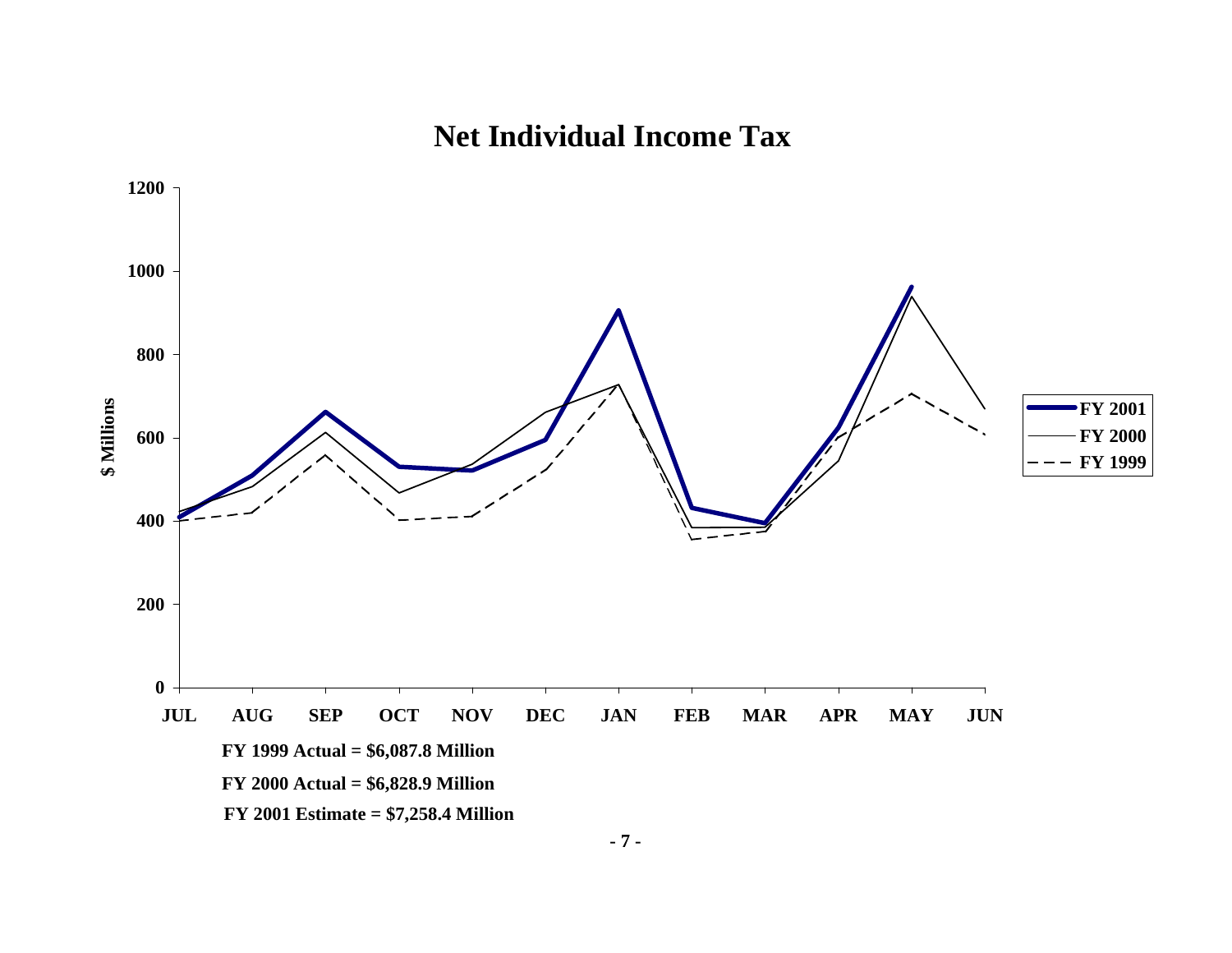

# **Individual and Fiduciary Income Tax Refunds**

**- 8 -**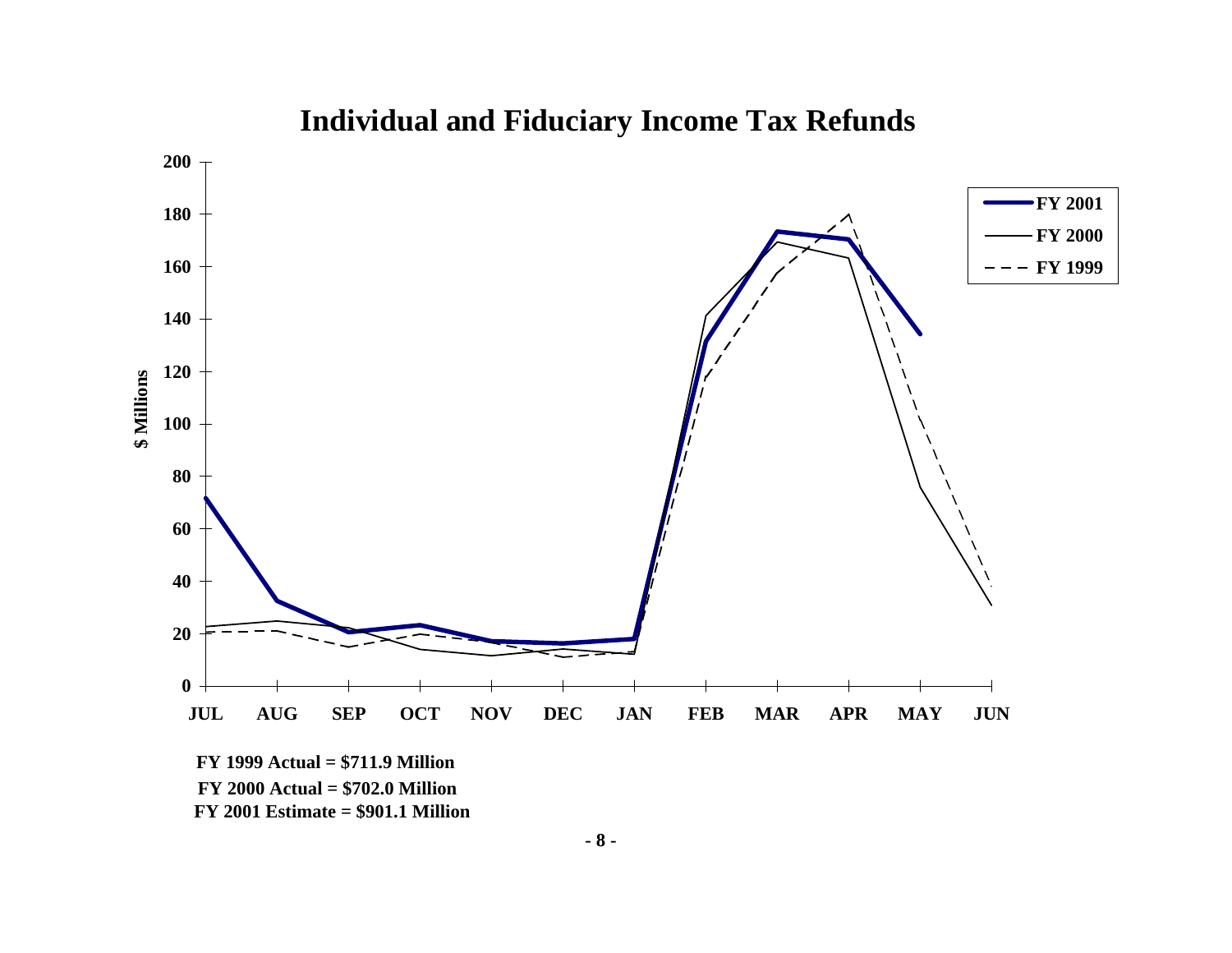## **DEPARTMENT OF THE TREASURY**

**General Account Investment Portfolio Monthly Average Balances and Rates For the Fiscal Year 2001 (Dollars in Millions)**

| <b>MONTH</b>         | <b>PRIMARY LIQUIDITY</b> | <b>COMPOSITE</b><br><b>EXTERNAL MANAGEMENT</b><br><b>EXTENDED DURATION1, 2</b> |              |                                   |              |            |
|----------------------|--------------------------|--------------------------------------------------------------------------------|--------------|-----------------------------------|--------------|------------|
|                      | Avg. Balance             | Yield                                                                          | Avg. Balance | Annualized<br><b>Total Return</b> | Avg. Balance | Rate       |
| July                 | \$2,978.4                | 6.36%                                                                          | \$889.2      | 8.04%                             | \$3,867.6    | 6.75%      |
| <b>August</b>        | \$2,771.5                | 6.32%                                                                          | \$896.9      | 14.65%                            | \$3,668.4    | 8.36%      |
| September            | \$2,833.5                | 6.46%                                                                          | \$905.6      | 11.46%                            | \$3,739.1    | 7.67%      |
| October              | \$2,949.8                | 6.36%                                                                          | \$912.1      | 3<br>7.03%                        | \$3,861.9    | 3<br>6.52% |
| <b>November</b>      | \$2,713.5                | 6.44%                                                                          | \$922.3      | 17.19%                            | \$3,635.8    | 9.17%      |
| <b>December</b>      | \$2,404.8                | 6.45%                                                                          | \$937.6      | 21.12%                            | \$3,342.4    | 10.56%     |
| January              | \$2,801.0                | 6.28%                                                                          | \$952.2      | 17.61%                            | \$3,753.2    | 9.15%      |
| February             | \$2,963.7                | 6.36%                                                                          | \$964.7      | 10.98%                            | \$3,928.4    | 7.49%      |
| <b>March</b>         | \$2,693.0                | 5.89%                                                                          | \$973.5      | 8.54%                             | \$3,666.5    | 6.59%      |
| April                | \$2,508.7                | 5.79%                                                                          | \$974.5      | $-2.33%$                          | \$3,483.2    | 3.52%      |
| May                  | \$2,802.3                | 5.28%                                                                          | \$976.2      | 6.18%                             | \$3,778.5    | 5.51%      |
| June                 |                          |                                                                                |              |                                   |              |            |
| Year-to-Date Average | \$2,765.5                | 6.18%                                                                          | \$936.8      | 10.89%                            | \$3,702.3    | 7.37%      |

<sup>1</sup> Performance on the extended duration portion of the General Account is now reported on an annualized total return basis, net of management fees. Total return includes unrealized gains and losses, which in the short term can make returns more volatile. Over an extended time period the fluctuations average out and total return approaches the portfolio yield.

<sup>2</sup> Unaudited.

<sup>3</sup> Revised.